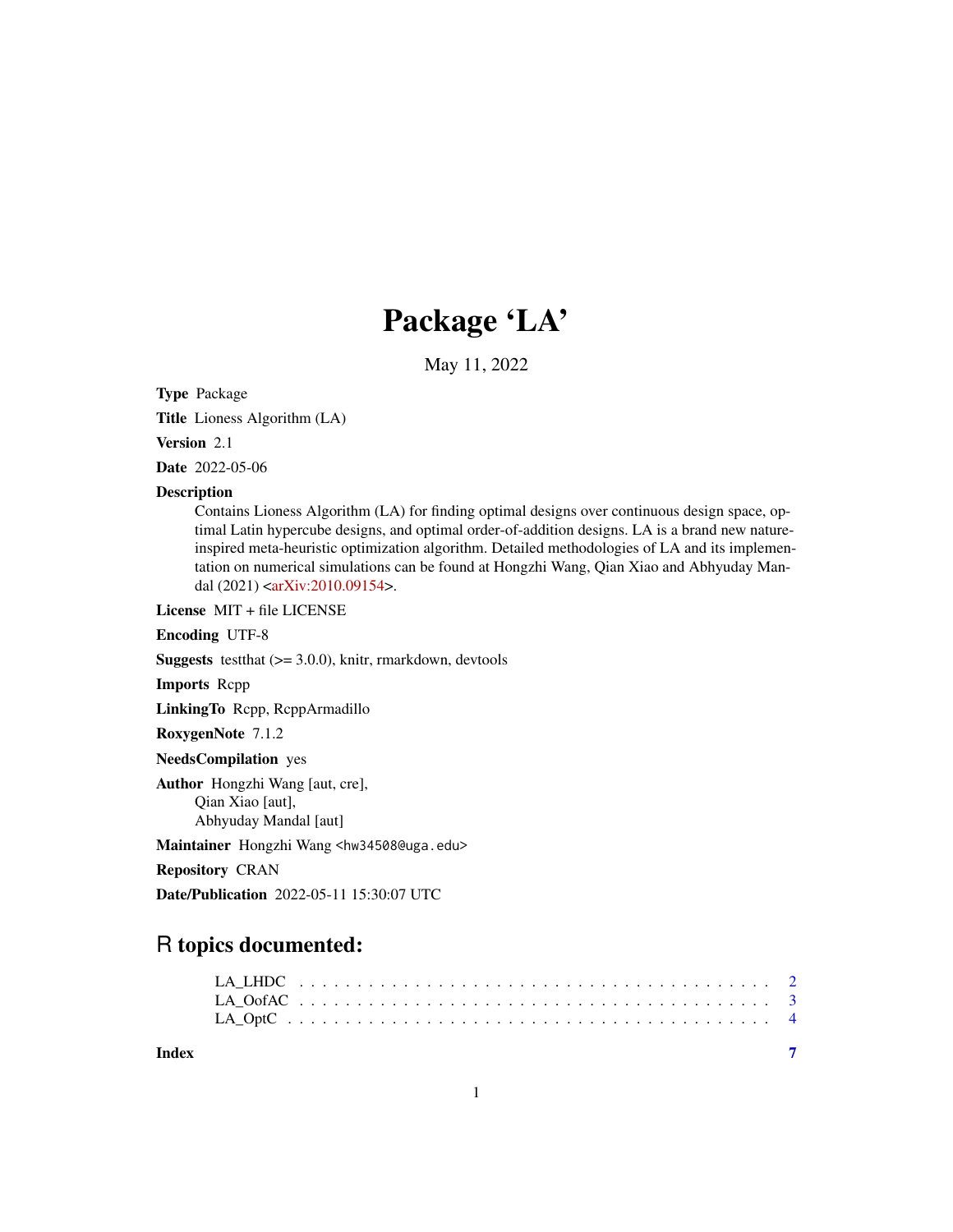#### <span id="page-1-0"></span>Description

LA\_LHDC returns a n by k Latin hypercube design matrix generated by lioness algorithm (LA)

#### Usage

```
LA_{LHDC}(n, k, m = 100L, N = 5000L, OC = "phi_{p}, p = 15L, q = 1L)permuC(x)
seqC(a, b)
rLHDC(n, k)
dijC(X, i, j, q = 1L)phi_pC(X, p = 15L, q = 1L)MaxProCriterionC(X)
corC(x, y)
MaxAbsCorC(X)
AvgAbsCorC(X)
```
 $exchangeC(X, j, type = "col")$ 

#### Arguments

| n             | A positive integer, which stands for the number of rows (or run size).                                                                                          |
|---------------|-----------------------------------------------------------------------------------------------------------------------------------------------------------------|
| k             | A positive integer, which stands for the number of columns (or factor size).                                                                                    |
| m             | A positive integer, which stands for the number of starting lionesses agents. The<br>default is set to be 100.                                                  |
| N             | A positive integer, which stands for the number of iterations. The default is set<br>to be 5000. A large value of N will result a high CPU time.                |
| <sub>OC</sub> | An optimality criterion. The default setting is "phi_p", and it could be one of<br>the following: "phi_p", "AvgAbsCor", "MaxAbsCor", "MaxProCriterion".         |
| p             | A positive integer, which is the parameter in the phi p formula, and p is prefered<br>to be large. The default is set to be 15.                                 |
| q             | The default is set to be 1, and it could be either 1 or 2. If q is 1, dij is the<br>Manhattan (rectangular) distance. If q is 2, dij is the Euclidean distance. |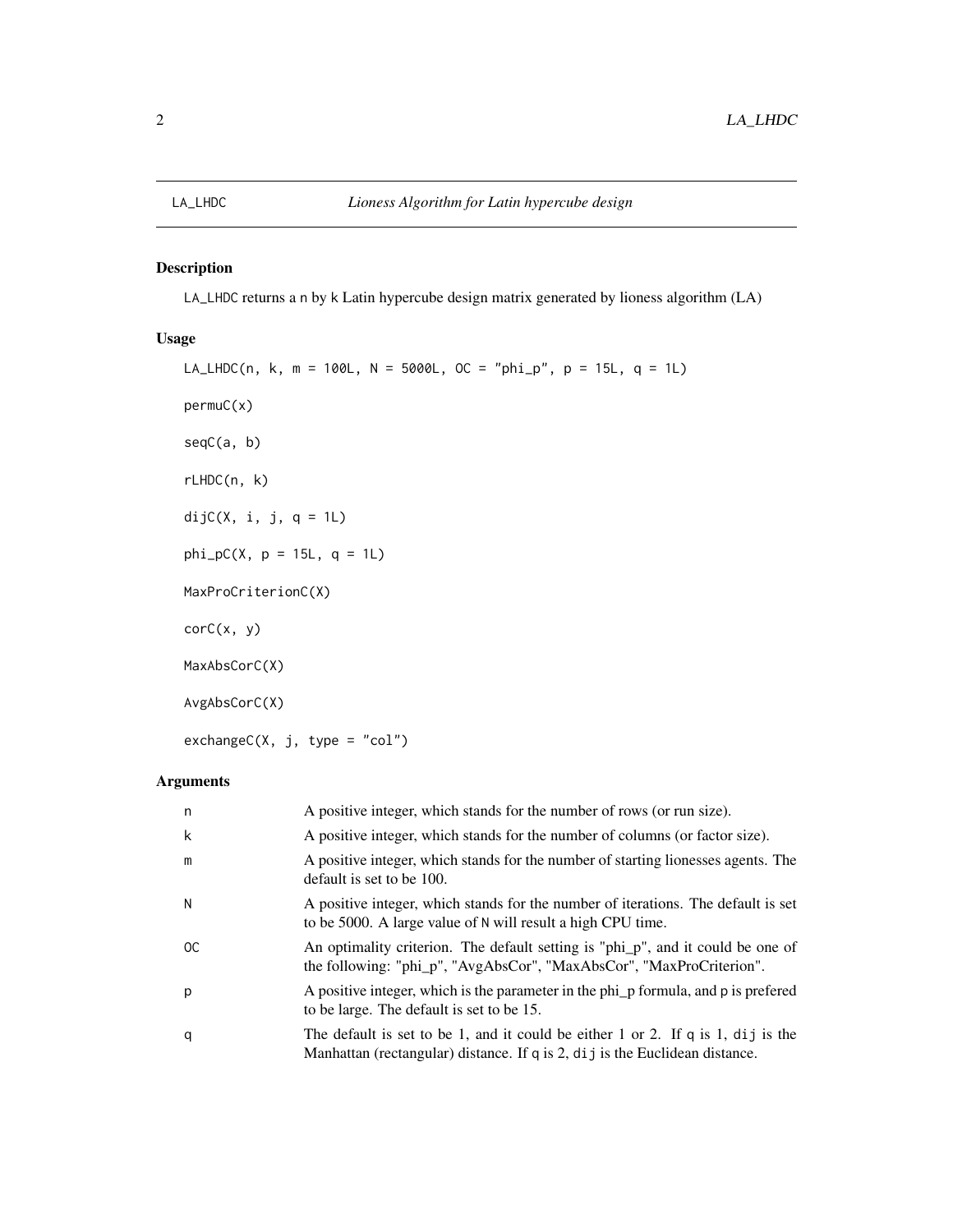### <span id="page-2-0"></span>LA\_OofAC 3

| X    | is a vector.                                                                                                                                                                                 |
|------|----------------------------------------------------------------------------------------------------------------------------------------------------------------------------------------------|
| a    | is the starting value of the sequence.                                                                                                                                                       |
| b    | is the ending value of the sequence.                                                                                                                                                         |
| X    | A matrix object. In general, X stands for a design matrix.                                                                                                                                   |
| i    | A positive integer, which stands for the i <sup><math>\lambda</math></sup> th row of X.                                                                                                      |
|      | A positive integer, which stands for the $\dot{\gamma}$ <sup>th</sup> column (or row) of X, and it should<br>be within $[1,\text{ncol}(X)]$ (or $[1,\text{nrow}(X)]$ ).                      |
| у    | is a vector.                                                                                                                                                                                 |
| type | An exchange type. If type is "col" (the default setting), two random elements<br>will be exchanged within column j. If type is "row", two random elements will<br>be exchanged within row j. |

#### Value

If all inputs are logical, then the output will be a n by k LHD.

#### Examples

```
#generate a 6 by 3 maximin distance LHD with the default setting
try=LA_LHDC(n=6,k=3)
try
#Another example
```

```
#generate a 9 by 4 nearly orthogonal LHD
try2=LA_LHDC(n=9,k=4,OC="AvgAbsCor")
try2
```
LA\_OofAC *Lioness Algorithm for order-of-addition design*

#### Description

LA\_OofAC returns a n by k D-optimal order-of-addition design matrix generated by lioness algorithm (LA)

#### Usage

LA\_OofAC(n, k, m = 100L, N = 5000L) factorialC(x) modC(a, b) rOofAC(n, k)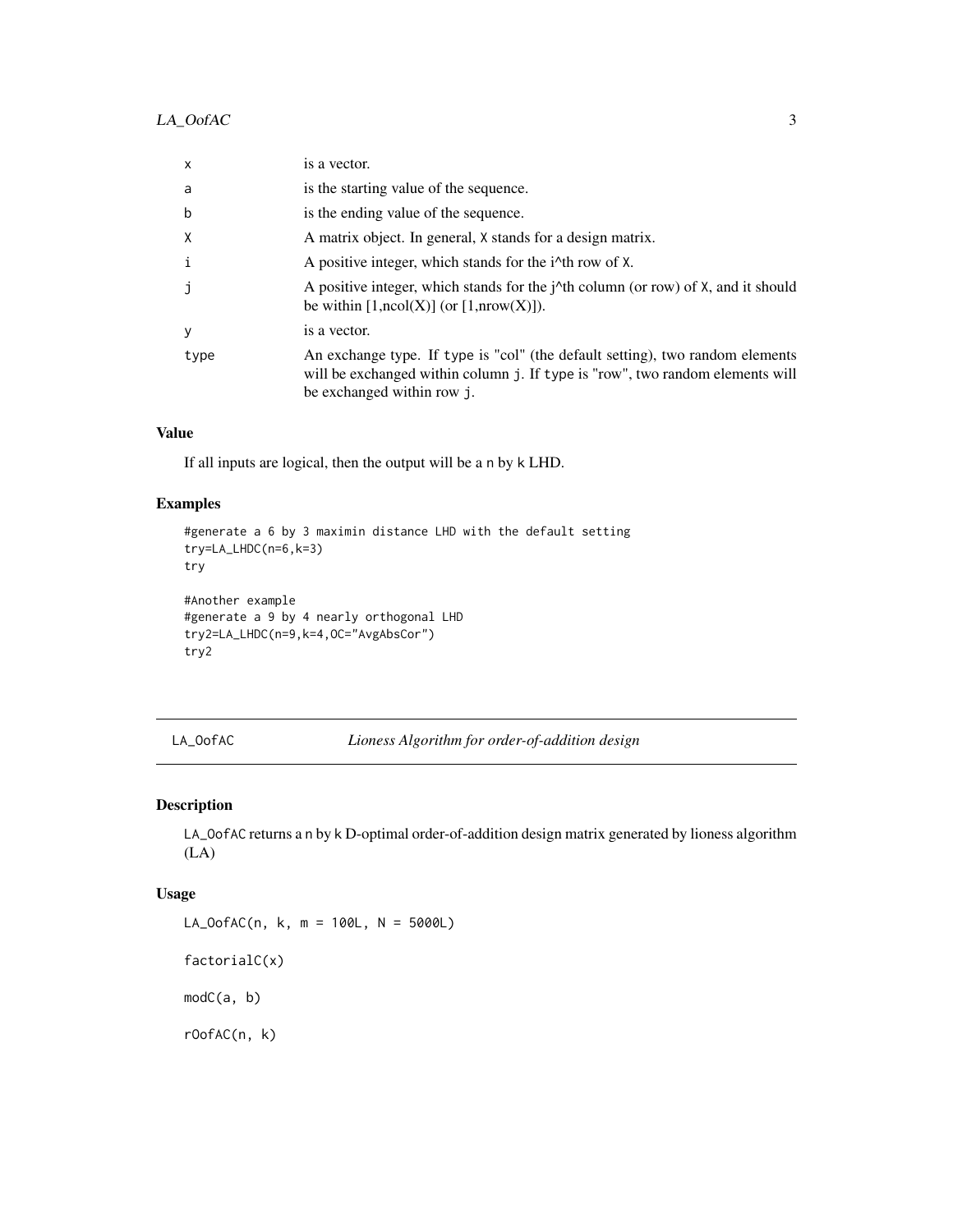- <span id="page-3-0"></span>PWOC(X)
- $TC(X)$

MOMC(X)

#### Arguments

| n | A positive integer, which stands for the number of rows (or run size). Note that<br>the maximum of n cannot be greater than k factorial.         |
|---|--------------------------------------------------------------------------------------------------------------------------------------------------|
| k | A positive integer, which stands for the number of columns (or factor size).                                                                     |
| m | A positive integer, which stands for the number of starting lionesses agents. The<br>default is set to be 100.                                   |
| N | A positive integer, which stands for the number of iterations. The default is set<br>to be 5000. A large value of N will result a high CPU time. |
| X | is a positive integer.                                                                                                                           |
| a | is a positive integer.                                                                                                                           |
| b | is a positive integer.                                                                                                                           |
| X | A matrix object. In general, X stands for the design matrix.                                                                                     |

#### Value

If all inputs are logical, then the output will be a n by k order-of-addition design.

#### Examples

```
#generate a D-optimal full OofA with 4 factors.
try=LA_OofAC(n=24,k=4,m=10,N=50)
try
#Another example
#generate a D-optimal 11-run OofA with 4 factors.
try2=LA_OofAC(n=11,k=4,m=10,N=50)
try2
```
LA\_OptC *Lioness Algorithm for experimental designs with continuous input*

#### Description

LA\_OptC returns optimal designs with continuous input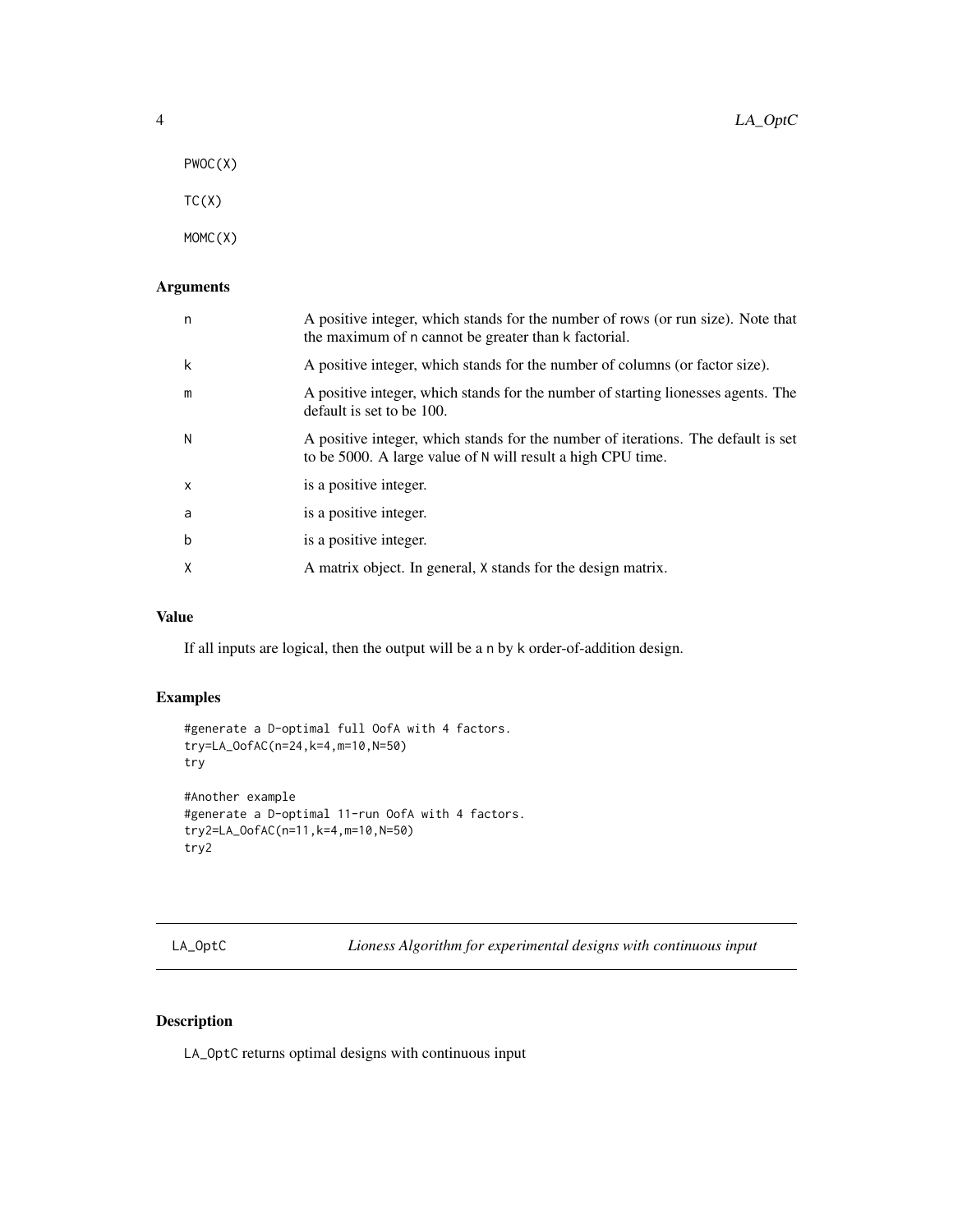### Usage

```
LA_OptC(n, lb, ub, m = 100L, N = 5000L, OC = "D", alpha = 0.1)
D(X)A(X)GscoreC(X, x)
rSign(m = 2L)G(Y)
```
#### Arguments

| n             | A positive integer, which stands for the number of rows (or run size) for a design.                                                                                                                            |
|---------------|----------------------------------------------------------------------------------------------------------------------------------------------------------------------------------------------------------------|
| 1b            | A vector contains the lower bounds of all the input variables. For example, if<br>there are $3$ input variables whose lower bounds are $0, 5$ , and $15$ , $1b$ should be<br>$lb = c(0, 5, 15)$ .              |
| ub            | A vector contains the upper bounds of all the input variables. For example, if<br>there are 3 input variables whose upper bounds are 10, 15, and 25, ub should be<br>$lb = c(10, 15, 25)$ .                    |
| m             | A positive integer.                                                                                                                                                                                            |
| N             | A positive integer, which stands for the number of iterations. The default is set<br>to be 5000. A large value of N will result a high CPU time.                                                               |
| <sub>OC</sub> | An optimality criterion. The default setting is "D-optimality". It could be one<br>of the following: "D", "A", and "G", which stands for "D-optimality", "A-<br>optimality", and "G-optimality", respectively. |
| alpha         | A tuning parameter in algorithm for controlling how big the change would be<br>when updating elements in the step of avoiding local optimum. The default is<br>set to be 0.1, which is the recommended value.  |
| X             | A matrix object. In general, X stands for the design matrix.                                                                                                                                                   |
| X             | is a vector.                                                                                                                                                                                                   |
| Υ             | A matrix object. In general, Y stands for the design matrix.                                                                                                                                                   |
|               |                                                                                                                                                                                                                |

#### Value

If all inputs are logical, then the output will be either a n by length(lb) optimal design. Here, the length(lb) is assumed to be at least 2.

#### Examples

#Assume in a simple linear regression model, we want to find a D-optimal #20-run design, where the input variable takes values between 0 and 24. #In theory, we know the optimal design is the following: #matrix(c(rep(1,20),rep(0,10),rep(24,10)),ncol=2,nrow=20,byrow=FALSE)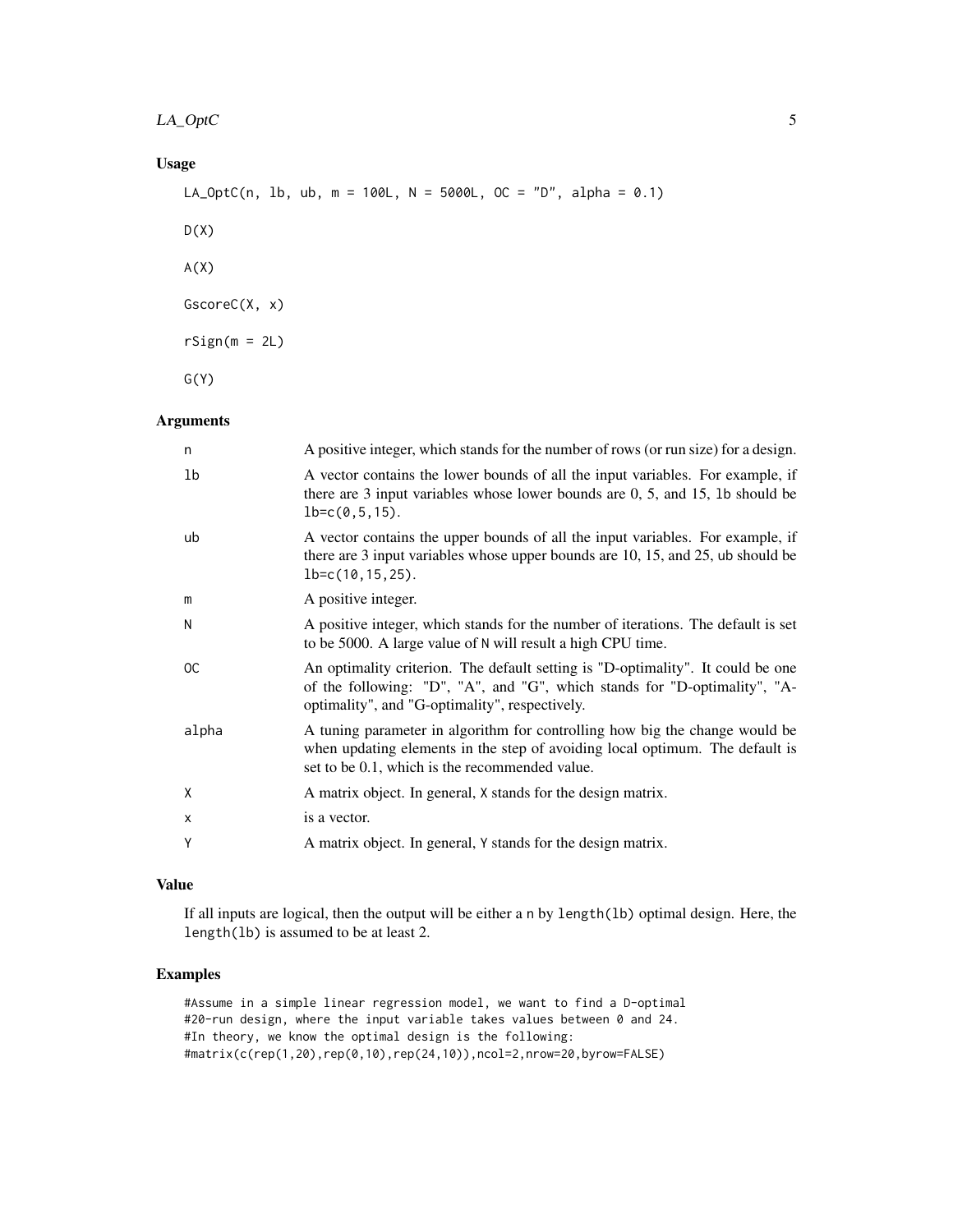#Use LA with default setting to find the optimal design for above problem. try=LA\_OptC(n=20,lb=c(1,0),ub=c(1,24)) round(try,8)